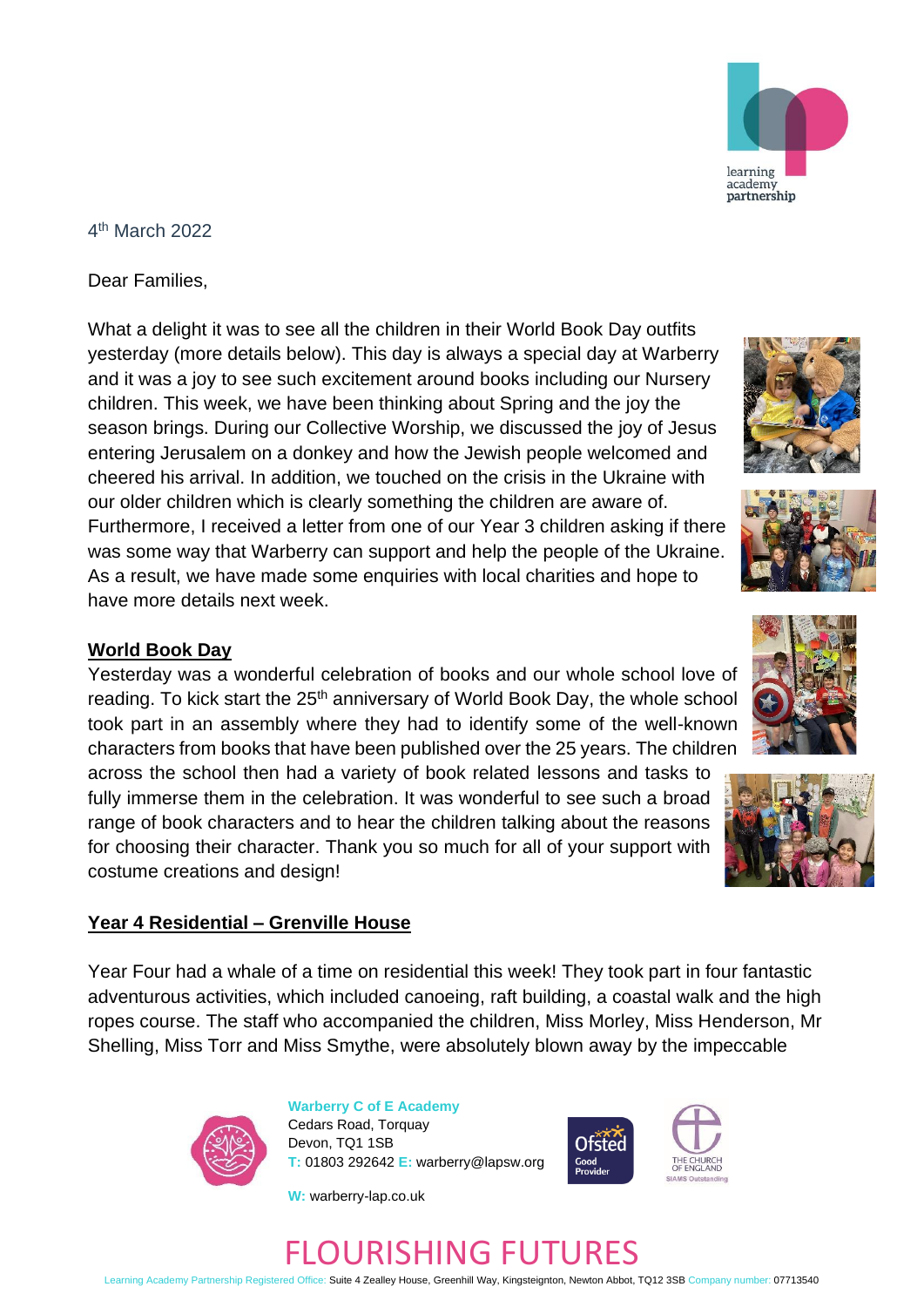

behaviour and courageous attitude that all the children showed.

The children learned how to paddle and steer tandem canoes and they glided happily around Brixham harbour, taking in the sights and sounds of the nature that resides therein. Once they had mastered their paddling skills, the children tried their hands at raft building. This was quite tricky; there were lots of knots and tying patterns to remember but they got the hang of it in the end and created some excellent, water-safe rafts! The children were then able to paddle these rafts around the harbour with the skills they had learned whilst canoeing.

The high-ropes course was a huge highlight for many of the children. Although the severely wet and windy weather meant that some of the activities on the course had to be adapted, the children still had to opportunity to climb, stack crate towers and some brave souls even attempted the high ropes course!

Finally, the coastal walk was a beautiful activity where the children walked to a small beach in Brixham called Fishcombe Cove. The children spotted various animals on the way there and back, with some children being lucky enough to spot 'Sammy the Seal'. The children created beach art and spent a long time searching for the most beautiful pebbles on the beach.

It truly was an experience they will all remember for a lifetime and they should all be so proud that they represented themselves, and Warberry Academy, so well.